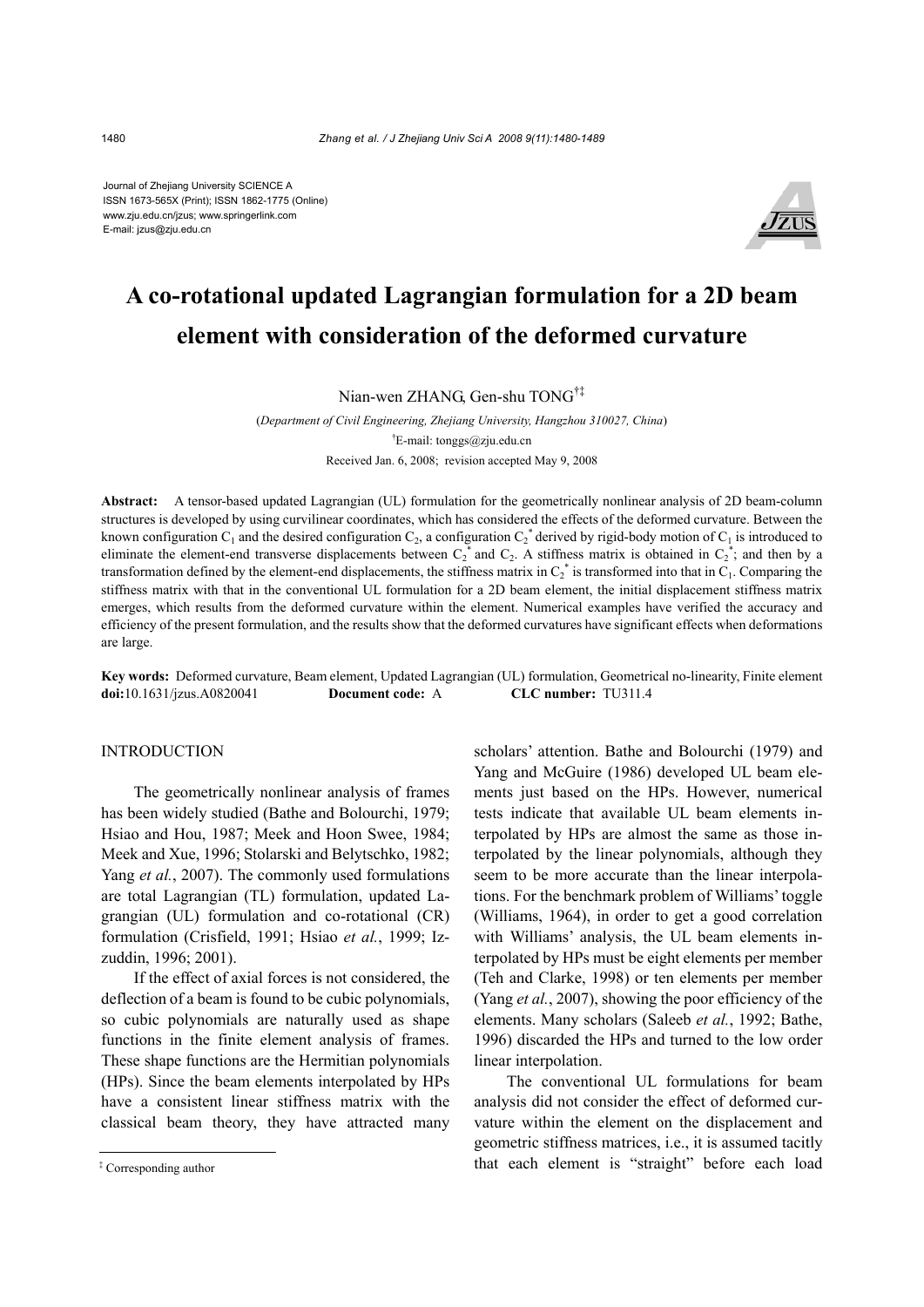increment. Because of this tacit simplification, more elements are required to achieve adequate accuracy for a nonlinear problem, as indicated by some literature (Teh and Clarke, 1998). In the investigation of nonlinear buckling and postbuckling of elastic arches, Pi and Trahair (1998) found that the effects of prebuckling deformations on the buckling loads are significant for shallow arches. According to the literature available to the authors, there is little research on the effect of deformed curvature in the geometrically nonlinear analysis. This paper will develop a new beam element based on the UL formulation in which the effect of deformed curvature on element stiffness matrices is included. Numerical examples show that the new element can achieve a similar convergence rate under much fewer elements used.

## CONFIGURATIONS AND COORDINATE SYS-**TEMS**

For each element, the following three configurations are adopted (Fig.1):

(1) Configuration 1  $(C_1)$ —a known balanced state. In the UL formulation, the deformations and strains are referred to this configuration, and the tangent stiffness matrix is obtained in this configuration.

(2) Configuration 2  $(C_2)$ —a desired deformed state.

(3) CR configuration  $(C_2^*)$ —a configuration obtained through an imaginary rigid-body motion of  $C_1$ . The line joining the centroids of both end sections in  $C_2^*$  is aligned with that in  $C_2$ .

Three coordinate systems below are adopted (Fig.1):

(1) Element coordinates  $XY$ —in  $C_1$ , the origin is located at the end cross-sectional centroid of Node  $A_1$ , and the *X* axis passes through both end cross-sectional centroids.

(2) Element CR coordinates  $xy$ —in  $C_2^*$ , the base vectors corresponding to *x* and *y* are  $i_1$  and  $i_2$ , respectively; the origin is located at the end cross-sectional centroid of Node A; the *x* axis passes through both end cross-sectional centroids. In this paper, it is in this coordinate system that the equation of virtual work is established, then by transformation defined by the element-end displacements, the displacements and rotations are transformed to those in the frame of *XOY*, and then the equation of virtual work in  $C_1$  is obtained.

(3) Element cross-sectional coordinates *ζ*, *ξ*—the orthogonal base vectors are *t*<sub>0</sub> and *n*<sub>0</sub> in C<sub>2</sub><sup>\*</sup> or  $t$  and  $\boldsymbol{n}$  in  $C_2$ ; they are moving coordinates; the origin is located at the cross-sectional centroids,  $t$  and  $t_0$ coincide with the cross-sectional normal vectors, and  $n$  and  $n_0$  are the cross-sectional principal axial unit vectors.



**Fig.1 Configurations and coordinate systems of a 2D beam element** 

### KINEMATICS

#### **Geometry**

The following assumptions are made in the derivation of the beam element: (1) The beam is prismatic and slender, and the Euler-Bernoulli hypothesis is valid; (2) The cross-section of the beam is bi-symmetric; (3) The material is isotropic and linear elastic.

The  $C_2^*$  of the beam is described by a family of cross-sections, the centroids of which are connected by a centroidal axis, and the centroidal axis is defined as

$$
\mathbf{r}_0^0 = x \mathbf{i}_1 + u_{v0}(x) \mathbf{i}_2 \ (0 \le x \le l), \tag{1}
$$

where *l* is the length between both end cross-sectional centroids in  $C_1$  or  $C_2^*$ . The tangent vector of the centroidal axis is

$$
\boldsymbol{v}_0 = \boldsymbol{i}_1 + u_{y0}' \boldsymbol{i}_2, \tag{2}
$$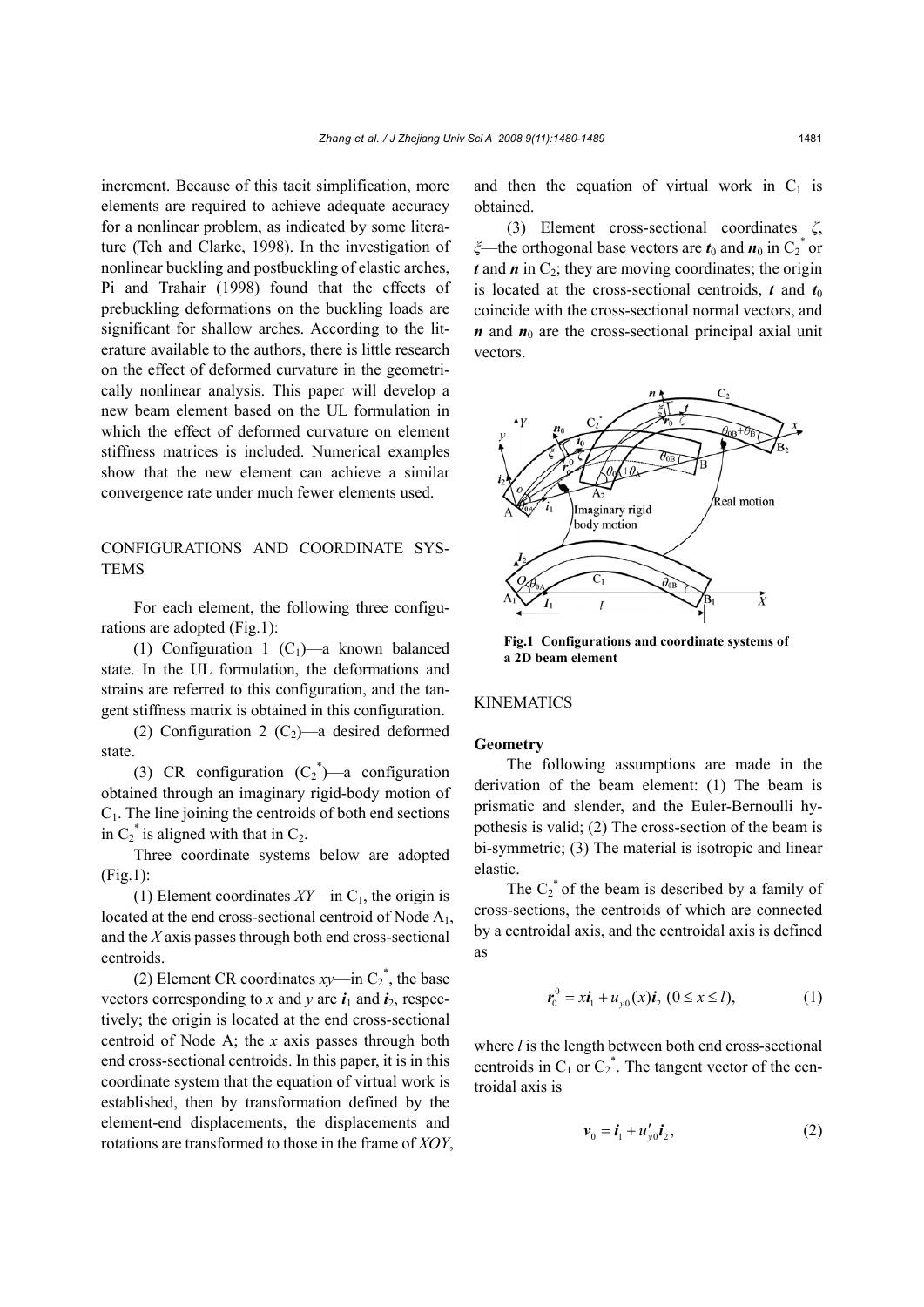where the superscript "" denotes the differentiation with respect to *x*, sic passim.

The unit vector is

$$
\boldsymbol{t}_{0} = \frac{1}{\sqrt{1+u_{y0}'^{2}}} \boldsymbol{i}_{1} + \frac{u_{y0}'}{\sqrt{1+u_{y0}'^{2}}} \boldsymbol{i}_{2} = \cos \theta_{0} \boldsymbol{i}_{1} + \sin \theta_{0} \boldsymbol{i}_{2},
$$
\n(3)

where  $\theta_0$  is the angle between  $t_0$  and the *x* axis.

An arbitrary point on the cross-section is described by the unit vector  $n_0$ , orthogonal to  $t_0$  and the coordinate  $\zeta$ . Denote the arbitrary point in C<sub>2</sub><sup>\*</sup> by  $r^0$ ,

$$
\boldsymbol{r}^0 = \boldsymbol{r}_0^0 + \boldsymbol{n}_0 \xi = x \boldsymbol{i}_1 + u_{y0} \boldsymbol{i}_2 + \boldsymbol{n}_0 \xi, \tag{4}
$$

in which

$$
\boldsymbol{n}_0 = -\sin\theta_0 \boldsymbol{i}_1 + \cos\theta_0 \boldsymbol{i}_2. \tag{5}
$$

After deformation, the position vector  $r_0^0$  in  $C_2^*$ moves to  $r_0$  in  $C_2$ , and  $r_0$  can be represented as

$$
\mathbf{r}_0 = (x + u_x)\mathbf{i}_1 + (u_{y0} + u_y)\mathbf{i}_2, \tag{6}
$$

where  $u_x$  and  $u_y$  are incremental displacements from  $C_2^*$  to  $C_2$ , which are functions of *x*.

In  $C_2$ , the tangent vector of the centroidal axis is

$$
\mathbf{v} = (1 + u'_x)\mathbf{i}_1 + (u'_{y0} + u'_y)\mathbf{i}_2. \tag{7}
$$

The normalized vector *v* is denoted by *t*,

$$
\mathbf{t} = \frac{(1 + u'_x)\mathbf{i}_1 + (u'_{y0} + u'_y)\mathbf{i}_2}{\sqrt{(1 + u'_x)^2 + (u'_{y0} + u'_y)^2}}
$$
  
=  $\cos(\theta_0 + \theta)\mathbf{i}_1 + \sin(\theta_0 + \theta)\mathbf{i}_2,$  (8)

where  $\theta_0 + \theta$  is the angle between **t** and the x axis, and  $\theta$ is the incremental angle from  $C_2^*$  to  $C_2$ .

In Eq.(6), after the incremental deformation, the position vector of the point  $(x, \xi)$  at  $C_2^*$  becomes

$$
\mathbf{r} = \mathbf{r}_0 + \mathbf{n}\xi = (x + u_x)\mathbf{i}_1 + (u_{y0} + u_y)\mathbf{i}_2 + \mathbf{n}\xi, \qquad (9)
$$

where

$$
\mathbf{n} = -\sin(\theta_0 + \theta)\mathbf{i}_1 + \cos(\theta_0 + \theta)\mathbf{i}_2. \tag{10}
$$

### **Deformations and strains**

From Eq.(4), the covariant base vectors in  $C_2^*$ can be obtained as

$$
\mathbf{g}_1 = \frac{\partial \mathbf{r}^0}{\partial \zeta} = (\mathbf{v}_0 + \mathbf{n}'_0 \zeta) \cos \theta_0 = (1 - \zeta \theta'_0 \cos \theta_0) \mathbf{t}_0, (11)
$$

$$
\frac{\partial \mathbf{r}^0}{\partial \zeta^0} \qquad \text{where } \theta \text{ is the } (12)
$$

$$
\mathbf{g}_2 = \frac{\partial \mathbf{r}^3}{\partial \xi} = \mathbf{n}_0 = -\sin \theta_0 \mathbf{i}_1 + \cos \theta_0 \mathbf{i}_2, \quad (12)
$$

where

$$
\mathbf{n}'_0 = -\theta'_0 \mathbf{t}_0. \tag{13}
$$

The covariant metric tensor  $g_{\alpha\beta}$  in C<sub>2</sub><sup>\*</sup> is

$$
\begin{bmatrix} g_{\alpha\beta} \end{bmatrix} = \begin{bmatrix} g_1g_1 & g_1g_2 \\ g_2g_1 & g_2g_2 \end{bmatrix}, \tag{14}
$$

where  $g_1g_1=(1-\xi\theta'_{0}\cos\theta_{0})^2$ ,  $g_2g_2=1$ , and  $g_1g_2=0$ .

From Eq.(9), the covariant base vectors in  $C_2$  can be obtained as

$$
\begin{cases}\n\mathbf{G}_{1} = \frac{\partial \mathbf{r}}{\partial \zeta} = (\mathbf{v} + \mathbf{n}'\zeta) \cos \theta_{0} \\
= \cos \theta_{0} \left[ \frac{1 + u'_{x}}{\cos(\theta + \theta_{0})} - \zeta(\theta'_{0} + \theta') \right] \mathbf{t}, \qquad (15) \\
\mathbf{G}_{2} = \frac{\partial \mathbf{r}}{\partial \zeta} = \mathbf{n} = -\sin(\theta_{0} + \theta) \mathbf{i}_{1} + \cos(\theta_{0} + \theta) \mathbf{i}_{2},\n\end{cases}
$$

where

$$
\mathbf{n}' = -(\theta_0' + \theta')\mathbf{t}.\tag{16}
$$

The covariant metric tensor  $G_{\alpha\beta}$  in C<sub>2</sub> is

$$
\begin{bmatrix} G_{\alpha\beta} \end{bmatrix} = \begin{bmatrix} G_1G_1 & G_1G_2 \\ G_2G_1 & G_2G_2 \end{bmatrix},
$$
 (17)

where

$$
\begin{cases}\n\boldsymbol{G}_{1}\boldsymbol{G}_{1}=\cos^{2}\theta_{0} \left[\frac{1+u_{x}'}{\cos(\theta+\theta_{0})}-\xi(\theta_{0}'+\theta')\right]^{2}, & (18) \\
\boldsymbol{G}_{2}\boldsymbol{G}_{2}=1, & \boldsymbol{G}_{1}\boldsymbol{G}_{2}=0.\n\end{cases}
$$

In the curvilinear coordinate, the components of the stains can be defined as (Washizu, 1982)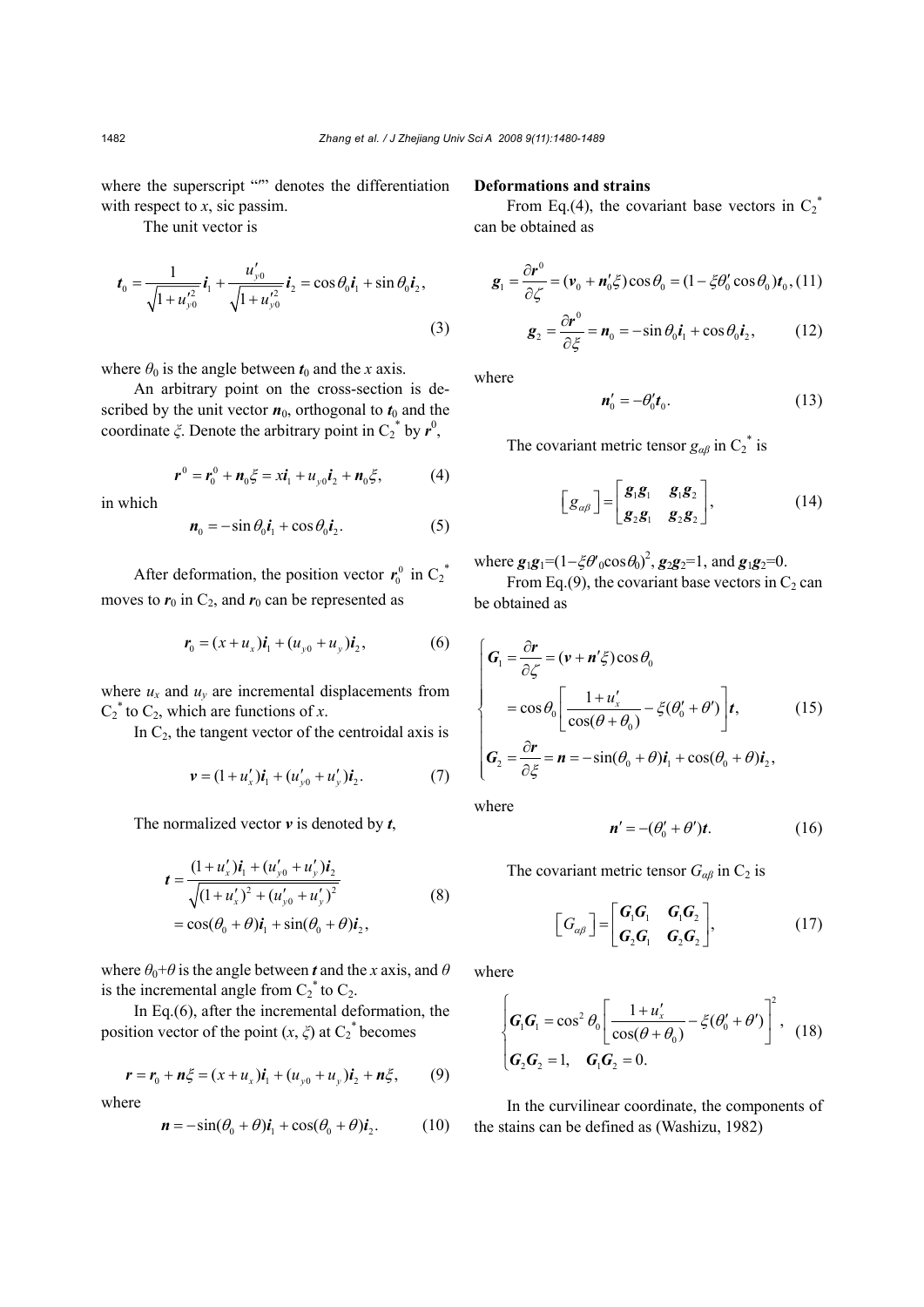$$
f_{\alpha\beta} = \frac{1}{2} (G_{\alpha\beta} - g_{\alpha\beta}).
$$
 (19)

Neglecting the third order and the higher order terms, we have the following strain expressions,

$$
f_{11} = u'_x - \theta' \xi + \frac{1}{2} (u'_x^2 + \theta^2 + \theta'^2 \xi^2)
$$
  
\n
$$
-u'_x (\theta' + \theta'_0) \xi + \theta_0 \theta + \theta'_0 \theta' \xi^2,
$$
  
\n
$$
f_{12} = f_{21} = 0, \quad f_{22} = 0.
$$
\n(21)

The determinant of [*gαβ*] is

$$
g = |g_{\alpha\beta}| = (1 - \xi \theta_0' \cos \theta_0)^2 \approx 1 - 2\theta_0' \xi. \quad (22)
$$

The contravariant metric tensor is

$$
\begin{bmatrix} g^{\alpha\beta} \end{bmatrix} = \begin{bmatrix} g_{\alpha\beta} \end{bmatrix}^{-1} = \begin{bmatrix} (1 - \xi \theta_0' \cos \theta_0)^{-2} & 0 \\ 0 & 1 \end{bmatrix}
$$
  
\n
$$
\approx \begin{bmatrix} 1 + 2\theta_0' \xi & 0 \\ 0 & 1 \end{bmatrix}.
$$
 (23)

From Eqs.(11) and (23), the contravariant base vectors can be obtained as

$$
\begin{cases}\ng^{1} = g^{1\mu}g_{\mu} = g^{11}g_{1} + g^{12}g_{2} \\
= (1 - \xi \theta_{0}^{\prime} \cos \theta_{0})^{-1}(\cos \theta_{0} \mathbf{i}_{1} + \sin \theta_{0} \mathbf{i}_{2}) \\
\approx (1 + \theta_{0}^{\prime} \xi) \mathbf{i}_{1} + \theta_{0} \mathbf{i}_{2}, \\
g^{2} = g^{2\mu}g_{\mu} = g^{21}g_{1} + g^{22}g_{2} = g_{2} = n_{0} \\
= -\sin \theta_{0} \mathbf{i}_{1} + \cos \theta_{0} \mathbf{i}_{2} \approx -\theta_{0} \mathbf{i}_{1} + \mathbf{i}_{2}.\n\end{cases}
$$
\n(24)

# STRESSES, GEOMETRICAL PROPERTIES AND STRESS-STRAIN RELATIONS

### **Stresses in the cross-section and the resultant**

In  $C_2^*$ , the cross-sectional area is

$$
dA = d\xi g_2 \times g_3 = dA_1 g^1 + dA_2 g^2 + dA_3 g^3. (25)
$$

In Eq. $(25)$ , it is assumed that the width of the cross-section is unit length;  $g_3$  and  $g^3$  are covariant and contravariant base vectors corresponding to the

direction of the width, and they are unit vectors

$$
dA_1 = d\xi \sqrt{g}
$$
,  $dA_2 = 0$ ,  $dA_3 = 0$ . (26)

In Eq.(26),  $g$  is defined by Eq.(22).

The relation between the resultants, stresses and the area is as follows:

Let

$$
d\boldsymbol{P} = dF_x \boldsymbol{i}_1 + dF_y \boldsymbol{i}_2. \tag{28}
$$

 $dP = \tau^{11} dA_1 g_1 + \tau^{12} dA_1 g_2.$  (27)

Multiplying Eq.(27) by  $g^1$  and  $g^2$  respectively, and considering Eq.(28), we obtain

$$
\begin{cases} \tau^{11} \mathrm{d}A_1 = (1 + \theta_0' \xi) \mathrm{d}F_x + \theta_0 \mathrm{d}F_y, \\ \tau^{12} \mathrm{d}A_1 = -\theta_0 \mathrm{d}F_x + \mathrm{d}F_y, \end{cases} \tag{29}
$$

where the directions of  $dF_x$  and  $dF_y$  are defined by Eq.(28).

The resultants of the cross-section can be defined by

$$
F_x = \int dF_x, \quad F_y = \int dF_y, \quad M = -\int \xi dF_x. \tag{30}
$$

### **Geometrical properties**

The parameters of cross-sections are defined as follows:

$$
A = \int d\xi, \quad I = \int \xi^2 d\xi. \tag{31}
$$

In Eq.(31), it is assumed that the cross-sectional width is the unit length. Eq.(31) defines the crosssectional area *A* and the second moment *I* of crosssectional area.

### **Stress-strain relation**

For homogenous, isotropic, linear and elastic material, the incremental stress-strain relation is as follows (Washizu, 1982):

$$
\Delta \tau^{ij} = \frac{E\mu}{(1+\mu)(1-2\mu)} g^{ij} g^{mn} f_{mn}
$$
  
+  $G(g^{im}g^{jn} + g^{in}g^{jm}) f_{mn}$ . (32)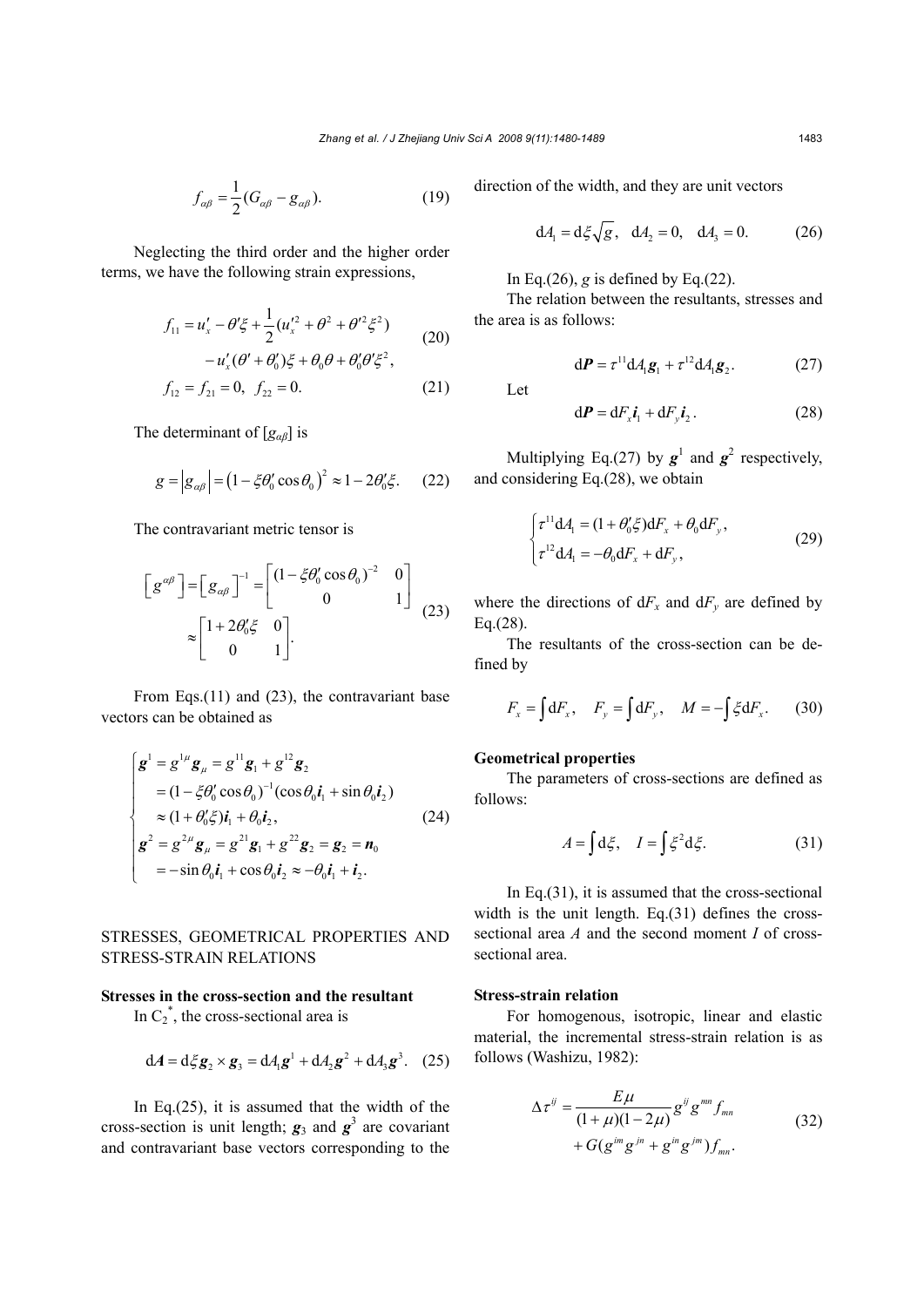Based on the convenient beam-column theory (Washizu, 1964), here yields

$$
\Delta \tau^{22} = 0, \ \ \Delta \tau^{33} = 0, \ \ \Delta \tau^{23} = 0. \tag{33}
$$

From Eq.(32), six equations can be obtained. Considered Eq.(33), the system of equations is solved. Then Eq.(23) is substituted into the solution, and the following can be obtained

$$
\Delta \tau^{11} = E(g^{11})^2 f_{11} \approx E(1 + 4\xi \theta_0') f_{11}. \tag{34}
$$

# PRINCIPLE OF VIRTUAL WORK IN  $C_2^*$

In curvilinear coordinate, Washizu (1982) presented the expression of principle of virtual work:

$$
\iiint\limits_V 2\tau^{11} \delta f_{11} dV - \iint\limits_S \boldsymbol{p} \cdot \delta \boldsymbol{r} dS = 0, \qquad (35)
$$

where  ${}^{2}\tau^{11}$  is stress in C<sub>2</sub>, and measured in C<sub>2</sub><sup>\*</sup>;  $f_{11}$  is strain in  $C_2$ , and measured in  $C_2^*$ ; **p** is the traction on the end cross-section; δ*r* is virtual displacement of a point on the end cross-section; *V* is a volume of the beam in  $C_2^*$ ; *S* is the union of both end cross-sections at Nodes A and B in  $C_2$ .

In Eq.(35), the gravity is ignored, and  $2\tau^{11}$  can be broken into

$$
{}^{2}\tau^{11} = \Delta \tau^{11} + {}^{1}\tau^{11}, \qquad (36)
$$

where  $\Delta \tau^{11}$  is the incremental stress from  $C_2^*$  to  $C_2$ , and  $\frac{1}{\tau}$  is the real stress in  $C_2^*$ .

Substituting Eq.(36) into Eq.(35), we get the following equation

$$
\iiint\limits_V 2\tau^{11} \delta f_{11} dV = \iiint\limits_V 1\tau^{11} \delta f_{11} dV + \iiint\limits_V \Delta \tau^{11} \delta f_{11} dV. \tag{37}
$$

Substituting Eqs.(20), (21) and (29) into the first term of the right-hand side of Eq.(37), neglecting the second and higher order terms about the deformation, we obtain

$$
\iiint_{V} \frac{1}{t} t^{11} \delta f_{11} dV = \iiint_{V} \frac{1}{t} t^{11} \delta f_{11} dA_1 dx =
$$
\n
$$
= \int (F_x + M \theta'_0) \delta(u'_x) dx + \int \left( M + \frac{F_x I}{A} \theta'_0 \right) \delta(\theta') dx \qquad (38)
$$
\n
$$
+ \int F_x \theta_0 \delta(\theta) dx
$$
\nequivalent element-end forces in C<sub>2</sub><sup>\*</sup>\n
$$
+ \int M \delta(u'_x \theta') dx + \frac{1}{2} \int F_x \left[ \delta(u'_x)^2 + \delta(\theta^2) + \frac{I}{A} \delta(\theta'^2) \right] dx
$$
\nto form the geometric stiffness matrix in C<sub>2</sub><sup>\*</sup>

Substituting Eqs.(20), (21) and (34) into the second term of the right-hand side of Eq.(37), neglecting the second and higher order terms related to the deformation, we have

$$
\iiint_{V} \Delta \tau^{11} \delta f_{11} dV
$$
\n
$$
= \iiint_{V} \Delta \tau^{11} \delta f_{11} \sqrt{g} d\xi dx
$$
\n
$$
= \frac{1}{2} E A \int \delta(u_x'^2) dx + \frac{1}{2} E I \int \delta(\theta'^2) dx
$$
\nto form the linear stiffness matrix in  $C_z^*$ \n
$$
+ \underbrace{E A \int \theta_0 \delta(u_x' \theta) dx - E I \int \theta_0' \delta(u_x' \theta') dx}_{\text{to form the initial displacement stiffness matrix in } C_z^*}.
$$
\n(39)

Substituting Eqs.(38) and (39) into Eq.(37), and then substituting Eq. $(37)$  into Eq. $(35)$ , we get the equation of virtual work expressed by displacement.

In Eq.(38), it is assumed that  $F_x$  is uniform within the element, and that *M* is linearly distributed, namely

$$
F_x = F_{xB}, \ M = -M_A n_1 + M_B n_2, \tag{40}
$$

where

$$
n_1 = 1 - t, \ n_2 = t,\tag{41}
$$

where  $t=x/l$ ,  $F_{xB}$  is the axial force at Node B,  $M_A$  and  $M<sub>B</sub>$  are the moments at Node A and Node B, respectively.

Note that in Eqs.(38) and (39) incremental displacements are only dependent upon the axial displacements and rotations, so it is just necessary to consider the interpolation of axial displacements and rotations. The interpolations of  $u_x$  and  $\theta$  are as follows: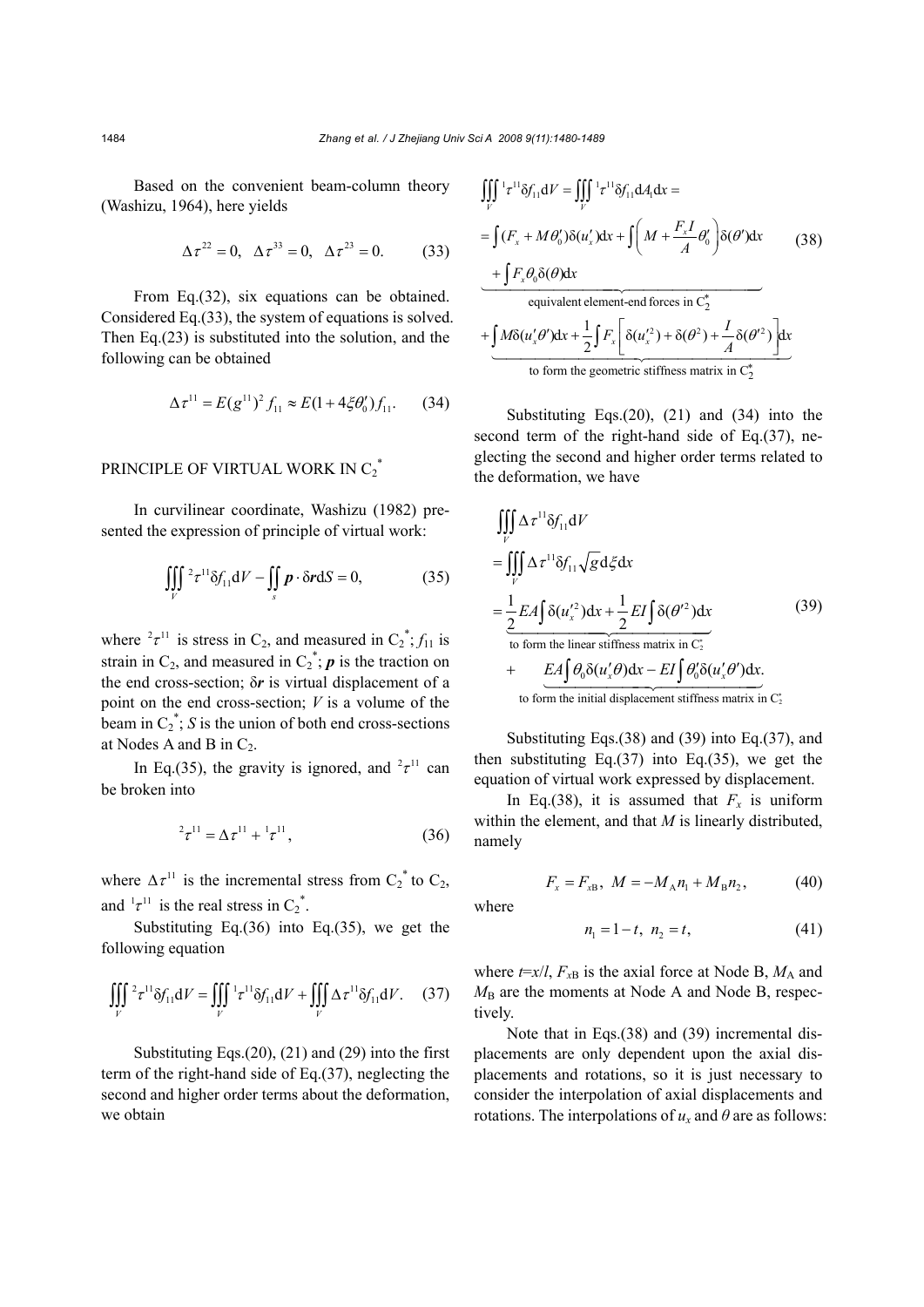$$
u_x = \begin{bmatrix} n_1 & 0 & n_2 & 0 \end{bmatrix} u, \ \theta = \begin{bmatrix} 0 & n_3 & 0 & n_4 \end{bmatrix} u, \tag{42}
$$

where

$$
\boldsymbol{u} = \begin{bmatrix} u_{xA} & \theta_A & u_{xB} & \theta_B \end{bmatrix}^\mathrm{T},\tag{43}
$$

$$
n_3 = 1 - 4t + 3t^2, \quad n_4 = 3t^2 - 2t. \tag{44}
$$

In Eq.(42),  $u_{xA}$  and  $u_{xB}$  are the *x*-direction incremental displacements at Node A and Node B in  $C_2^*$ , *θA* and *θB* are the incremental rotations at Node A and Node B, respectively.

The interpolation for the deformation is

$$
\theta_0 = \theta_{0\text{A}} n_3 + \theta_{0\text{B}} n_4,\tag{45}
$$

where  $\theta_{0A}$  and  $\theta_{0B}$  are the deformed rotations at Node A and Node B (Fig.1),  $n_3$  and  $n_4$  are the first differentiation of Hermitian function with respect to *x*.

Substituting Eqs.(40) and  $(42)$  - $(45)$  into Eqs.(38) and (39), by virtue of Eqs.(37) and (35), we have the equation of virtual work in  $C_2^*$ .

$$
\delta(\boldsymbol{u}^{\mathrm{T}})(\boldsymbol{k}_{\mathrm{e}} + \boldsymbol{k}_{\mathrm{g}} + \boldsymbol{k}_{\mathrm{d}})\boldsymbol{u} = \delta(\boldsymbol{u}^{\mathrm{T}})^{2}\boldsymbol{Q} - \delta(\boldsymbol{u}^{\mathrm{T}})^{1}\boldsymbol{Q}, \qquad (46)
$$

where

$$
\begin{cases} {}^{2}\mathbf{Q} = \begin{bmatrix} {}^{2}F_{xA} & {}^{2}M_{A} & {}^{2}F_{xB} & {}^{2}M_{B} \end{bmatrix}^{T}, \\ {}^{1}\mathbf{Q} = \begin{bmatrix} {}^{1}F_{xA} & {}^{1}M_{A} & {}^{1}F_{xB} & {}^{1}M_{B} \end{bmatrix}^{T}. \end{cases}
$$
(47)

#### STIFFNESS MATRIX IN C1

Eq.(46) is the equation of virtual work in  $C_2^*$  in finite element formulation, from which the tangent stiffness matrix can be derived. Since the configuration of  $C_2^*$  is unknown, we cannot adopt the stiffness matrix in this configuration. It is essential to obtain relations of displacements and rotation between  $C_1$ and  $C_2^*$ .

# **Relations of displacements and rotations at both**  ends between  $C_1$  and  $C_2^*$

In Eq.(46), the expression is only dependent upon the element-end displacements. Since the movement from  $C_1$  to  $C_2^*$  is a rigid-body motion, the displacements in the coordinates *xoy* and *XOY* satisfy the following relation:

$$
\begin{bmatrix} u_x \\ u_y \end{bmatrix} = \begin{bmatrix} \cos \omega & \sin \omega \\ -\sin \omega & \cos \omega \end{bmatrix} \begin{bmatrix} u_x \\ u_y \end{bmatrix},
$$
 (48)

where

$$
\omega = \arcsin \frac{u_{\text{yB}} - u_{\text{yA}}}{l + u_{\text{yB}} - u_{\text{yA}}} \approx \frac{u_{\text{yB}} - u_{\text{yA}}}{l} \left( 1 - \frac{u_{\text{yB}} - u_{\text{yA}}}{l} \right). \tag{49}
$$

In Eq.(49),  $u_{X_A}$ ,  $u_{X_B}$  and  $u_{Y_A}$ ,  $u_{Y_B}$  are the *X*-direction and the *Y*-direction incremental displacements at Node A and Node B from  $C_1$  to  $C_2$ , respectively.

In Eq.(46),  $\boldsymbol{u}$  is only dependent upon the element-end displacements of *ux*, and independent of those of  $u<sub>v</sub>$ , so it is just necessary to consider the relation of  $u_x$  with  $u_x$  and  $u_y$ . Taking account of the first equation of Eq.(48), we have

$$
u_{xa} = u_{X\alpha} \cos \omega + u_{Y\alpha} \sin \omega \approx u_{X\alpha} \left(\frac{u_{YB} - u_{YA}}{l}\right)^2
$$
  
+ 
$$
u_{Y\alpha} \frac{u_{YB} - u_{YA}}{l} \left(1 - \frac{u_{XB} - u_{XA}}{l}\right) (\alpha = A, B).
$$
 (50)

The incremental rotations satisfy the following relation at both ends

$$
\theta_{\alpha} = \theta_{\alpha} - \omega \approx \theta_{\alpha} - \frac{u_{\text{YB}} - u_{\text{YA}}}{l} + \frac{u_{\text{YB}} - u_{\text{YA}}}{l} \frac{u_{\text{XB}} - u_{\text{XA}}}{l}
$$
  
( $\alpha = A, B$ ), (51)

where  $\mathcal{G}_{\alpha}(\alpha=A, B)$  is the incremental rotation at ends A or B from  $C_1$  to  $C_2$ .

# **Linearization of the incremental displacements**  and rotations from  $C_1$  to  $C_2^*$

Since it is a rigid-body motion from  $C_1$  to  $C_2^*$ , there are no stresses to be produced during the movement. It is just necessary to transfer the elementend displacements from the coordinate frame *xoy* to the coordinate frame *XOY*. By this, the virtual work in  $C_1$  is obtained. If the nonlinear relations in Eqs.(50) and (51) are directly substituted into Eq.(46), a system of nonlinear equations will appear. So it is necessary to linearize the relations in Eqs.(50) and (51). Considering the linear terms in Eqs.(50) and (51), we have

$$
u_{xA} = u_{XA}, \ u_{xB} = u_{XB},
$$
  

$$
\theta_A = \theta_A - \frac{u_{YB} - u_{YA}}{l}, \ \ \theta_B = \theta_B - \frac{u_{YB} - u_{YA}}{l}.
$$
 (52)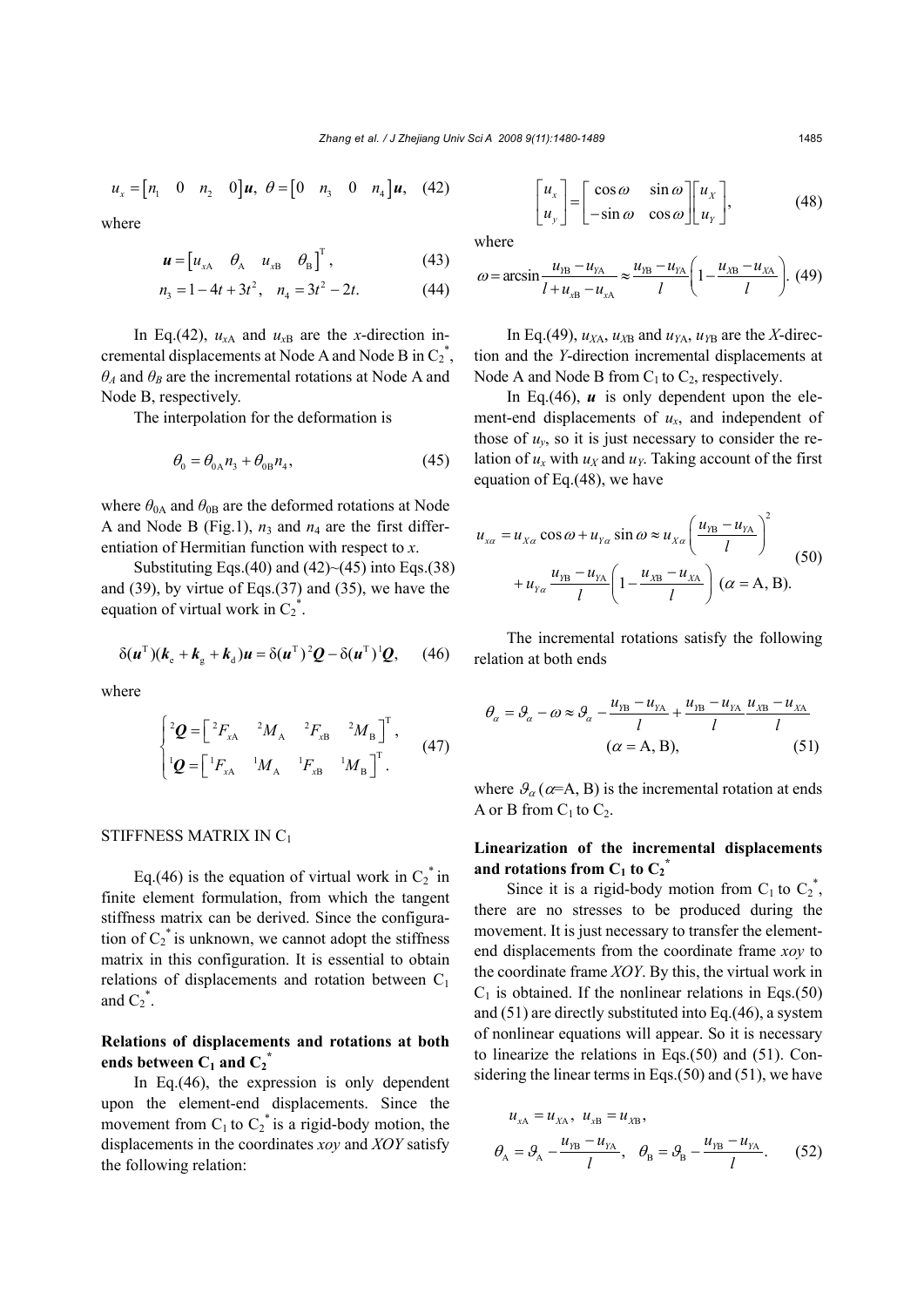Eq.(52) can be expressed in a matrix form as

$$
u=LU,\tag{53}
$$

where  $u$  is referred to Eq.(43), and

$$
L = \frac{1}{l} \begin{bmatrix} l & 0 & 0 & 0 & 0 & 0 \\ 0 & 1 & l & 0 & -1 & 0 \\ 0 & 0 & 0 & l & 0 & 0 \\ 0 & 1 & 0 & 0 & -1 & l \end{bmatrix}, \qquad (54)
$$

$$
U = [u_{XA} \quad u_{YA} \quad \mathcal{G}_A \quad u_{XB} \quad u_{YB} \quad \mathcal{G}_B]^T. \qquad (55)
$$

The relation of element-end forces between *xoy* and *XOY* is

$$
F = L^{\mathrm{T}} \mathcal{Q}, \tag{56}
$$

where  $\boldsymbol{Q}$  is the element-end forces in  $C_2^*$  and referred to Eq.(47),  $\boldsymbol{F}$  is the element-end forces in  $C_1$ , and expressed as

$$
\boldsymbol{F} = \begin{bmatrix} F_{\text{XA}} & F_{\text{YA}} & M_{\text{A}} & F_{\text{XB}} & F_{\text{YB}} & M_{\text{B}} \end{bmatrix}^{\text{T}}. \quad (57)
$$

Substituting Eq.(53) and its transpose into Eq.(46), we get the incremental system of equations in  $C_1$ 

$$
\boldsymbol{L}^{\mathrm{T}}(\boldsymbol{k}_{\mathrm{e}}+\boldsymbol{k}_{\mathrm{g}}+\boldsymbol{k}_{\mathrm{d}})\boldsymbol{L}\boldsymbol{U}=\boldsymbol{L}^{\mathrm{T}}{}^{2}\boldsymbol{Q}-\boldsymbol{L}^{\mathrm{T}}{}^{1}\boldsymbol{Q}.\qquad(58)
$$

Rewrite it as

$$
(\mathbf{k}_{\rm E} + \mathbf{k}_{\rm G} + \mathbf{k}_{\rm D})U = {}^{2}F - {}^{1}F, \tag{59}
$$

where

$$
\boldsymbol{k}_{\rm E} = \boldsymbol{L}^{\rm T} \boldsymbol{k}_{\rm e} \boldsymbol{L}, \ \boldsymbol{k}_{\rm G} = \boldsymbol{L}^{\rm T} \boldsymbol{k}_{\rm g} \boldsymbol{L}, \ \boldsymbol{k}_{\rm D} = \boldsymbol{L}^{\rm T} \boldsymbol{k}_{\rm d} \boldsymbol{L}, \quad (60)
$$

$$
{}^{2}F = L^{T} {}^{2}Q, {}^{1}F = L^{T} {}^{1}Q.
$$
 (61)

Eq.(60) has presented the tangent stiffness matrix in  $C_1$ , and it is obvious that the stiffness matrix in Eq.(59) is rigid-body-qualified (Yang *et al.*, 2003). In Eq.(60),  $k<sub>E</sub>$  is the elastic stiffness matrix and is identical with the literature (Przemieniecki, 1968),  $k_G$  is the geometric stiffness matrix, and  $k_D$  is the initial displacement stiffness matrix.  $k_G$  and  $k_D$  are as follows:

$$
k_{G} = \begin{bmatrix}\n\frac{F_{XB}}{l} & -\frac{M_{A} + M_{B}}{l^{2}} & -\frac{M_{A}}{l} & -\frac{F_{XB}}{l} & \frac{M_{A} + M_{B}}{l^{2}} & -\frac{M_{B}}{l} \\
-\frac{M_{A} + M_{B}}{l^{2}} & \frac{F_{XB}}{5l} + \frac{12F_{XB}I}{Al^{3}} & \frac{F_{XB}}{10} + \frac{6F_{XB}I}{Al^{2}} & \frac{M_{A} + M_{B}}{l^{2}} & -\frac{F_{XB}}{5l} - \frac{12F_{XB}I}{Al^{3}} & \frac{F_{XB}}{10} + \frac{6F_{XB}I}{Al^{2}} \\
-\frac{M_{A}}{l} & \frac{F_{XB}}{10} + \frac{6F_{AB}I}{Al^{2}} & \frac{2F_{XB}I}{15} + \frac{4F_{XB}I}{Al} & \frac{M_{A}}{l} & -\frac{F_{XB}}{10} - \frac{6F_{XB}I}{Al^{2}} & -\frac{F_{XB}I}{30} + \frac{2F_{XB}I}{Al} \\
-\frac{F_{XB}}{l} & \frac{M_{A} + M_{B}}{l^{2}} & -\frac{F_{XB}}{5l} - \frac{12F_{XB}I}{Al^{3}} & -\frac{F_{XB}}{10} - \frac{6F_{XB}I}{Al^{2}} & -\frac{M_{A} + M_{B}}{l^{2}} & \frac{M_{B}}{l} \\
\frac{M_{A} + M_{B}}{l^{2}} & -\frac{F_{XB}}{5l} - \frac{12F_{XB}I}{Al^{3}} & -\frac{F_{XB}}{10} - \frac{6F_{XB}I}{Al^{2}} & -\frac{M_{A} + M_{B}}{l^{2}} & \frac{F_{XB}}{5l} + \frac{12F_{XB}I}{Al^{3}} & -\frac{F_{XB}}{10} - \frac{6F_{XB}I}{Al^{2}} \\
-\frac{M_{B}}{l} & \frac{F_{XB}}{10} + \frac{6F_{XB}I}{Al^{2}} & -\frac{F_{XB}}{30} + \frac{2F_{XB}I}{Al} & \frac{M_{B}}{l} & -\frac{F_{XB}}{10} - \frac{6F_{XB}I}{Al^{2}} & \frac{2F_{XB}I}{15} + \frac
$$

$$
k_{D} = \frac{2EI}{l^{3}} \begin{bmatrix} 0 & 3a_{11} & la_{21} & 0 & -3a_{11} & la_{12} \\ 3a_{11} & 0 & 0 & -3a_{11} & 0 & 0 \\ la_{21} & 0 & 0 & -la_{21} & 0 & 0 \\ 0 & -3a_{11} & -la_{21} & 0 & 3a_{11} & -la_{21} \\ 0 & 0 & 3a_{11} & 0 & 0 \\ 0 & 0 & -d_{12} & 0 & 0 \end{bmatrix} - \frac{EA}{30l} \begin{bmatrix} 0 & 3a_{11} & la_{41} & 0 & -3a_{11} & la_{14} \\ 3a_{11} & 0 & 0 & -3a_{11} & 0 & 0 \\ 0 & 0 & -a_{11} & 0 & 0 & 0 \\ 0 & -3a_{11} & -a_{11} & 0 & 3a_{11} & -a_{14} \\ 0 & 0 & 3a_{11} & 0 & 0 & 0 \\ 0 & 0 & -a_{12} & 0 & 0 & 0 \end{bmatrix}, (63)
$$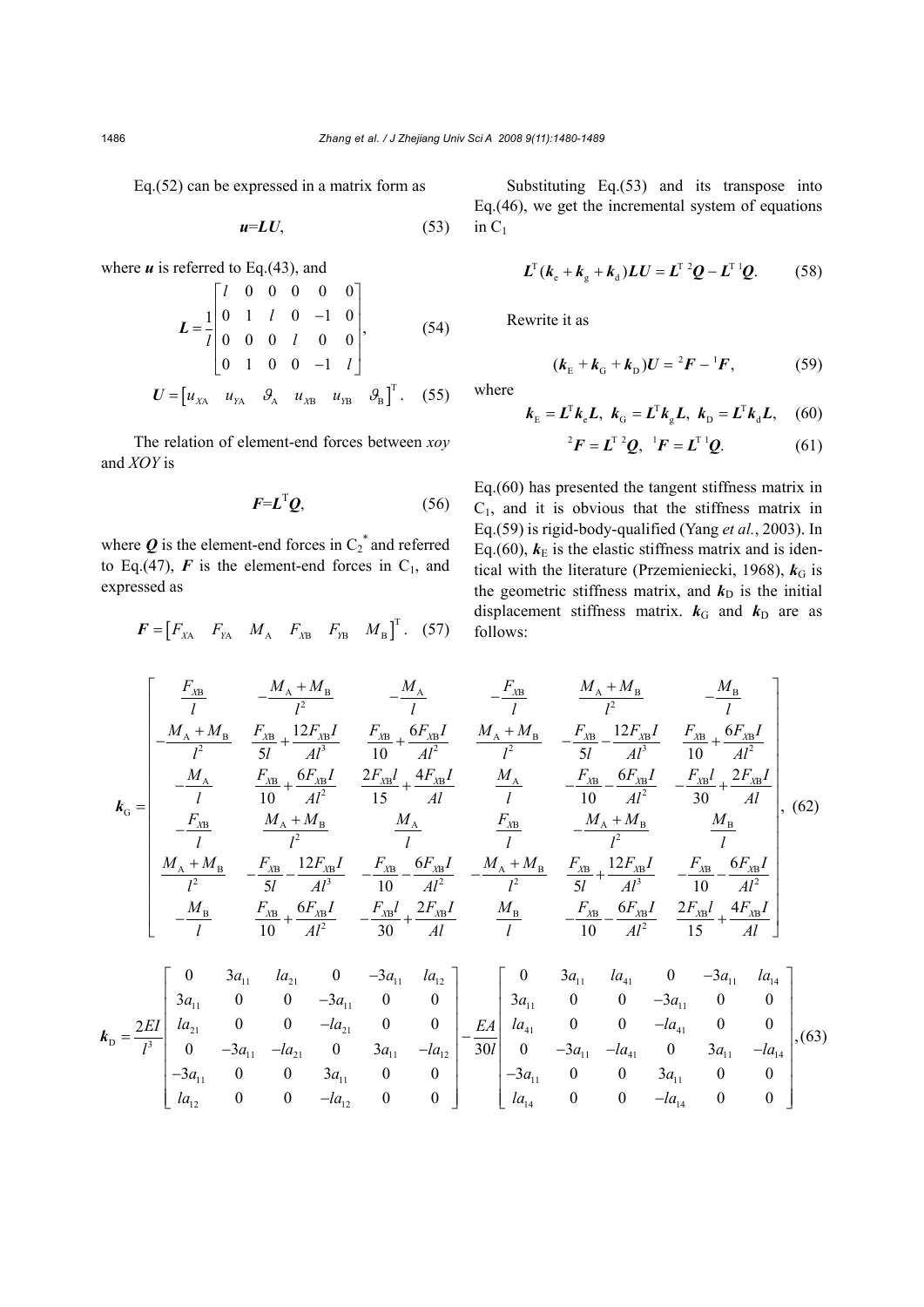where  $a_{11} = \theta_{0A} + \theta_{0B}$ ,  $a_{21} = 2\theta_{0A} + \theta_{0B}$ ,  $a_{12} = \theta_{0A} + 2\theta_{0B}$ ,  $a_{41} =$  $4\theta_{0A} - \theta_{0B}$ ,  $a_{14} = 4\theta_{0B} - \theta_{0A}$ .

Comparing the tangent stiffness matrix in this paper with the literature (Yang *et al.*, 2007), we can find that in the present UL formulation  $k_D$  emerges in the tangent stiffness matrix and is dependent on the existed deformation.

### NUMERICAL EXAMPLES

The most satisfactory method of solving the nonlinear problem is to combine incremental methods with an iteration technique. The iteration strategy involved in the analysis is the Newton-Raphson method. All the displacements are controlled by the arc-length method suggested by Crisfield (1991). Presented below are the calculations with their results performed on some classical examples.

#### **Williams' toggle**

Williams (1964) solved analytically and experimentally the toggle shown in Fig.2. Yang *et al.*(2007) analyzed the toggle by employing the finite element approach. The present load-deflection curves are shown in Fig.3. With one element per member, the present results are in very close agreement with the analytical solution of Williams and the solutions of Yang *et al.*(2007). Fig.3 has also given the load-deflection curve without consideration of the deformed curvature. The example shows that the present beam element is efficient, and that the deformed curvature has a significant effect on the results.



**Fig.2 Geometry and material of Williams' toggle** 

### **Shallow circular arch under concentrated load**

Gjelsvik and Bodner (1962) solved analytically and experimentally the shallow circular arch shown in Fig.4, and Stolarski and Belytschko (1982) analyzed the arch by employing nonlinear finite element method. Bathe and Bolourchi (1979) solved the arch by the UL formulation with twelve elements for half of the arch. In present analysis, the arch is divided into four elements for half of the arch. Fig.5 shows the load-deflection curves with and without consideration of the deformed curvature.



**Fig.3 Load-deflection curves of Williams' toggle with** *h***=9.80 mm**



**Fig.4 Geometry of shallow circular arch under concentrated load** 

### **CONCLUSION**

In this paper we have developed a tensor-based finite element model for the geometrically nonlinear analysis of 2D beam-column structures, which has considered the deformed curvature. Numerical examples presented herein clearly show the validity and accuracy of the present beam element.

The salient features of the present work are summarized as follows:

(1) The formulation has considered the effect of deformed curvature within the element that is ignored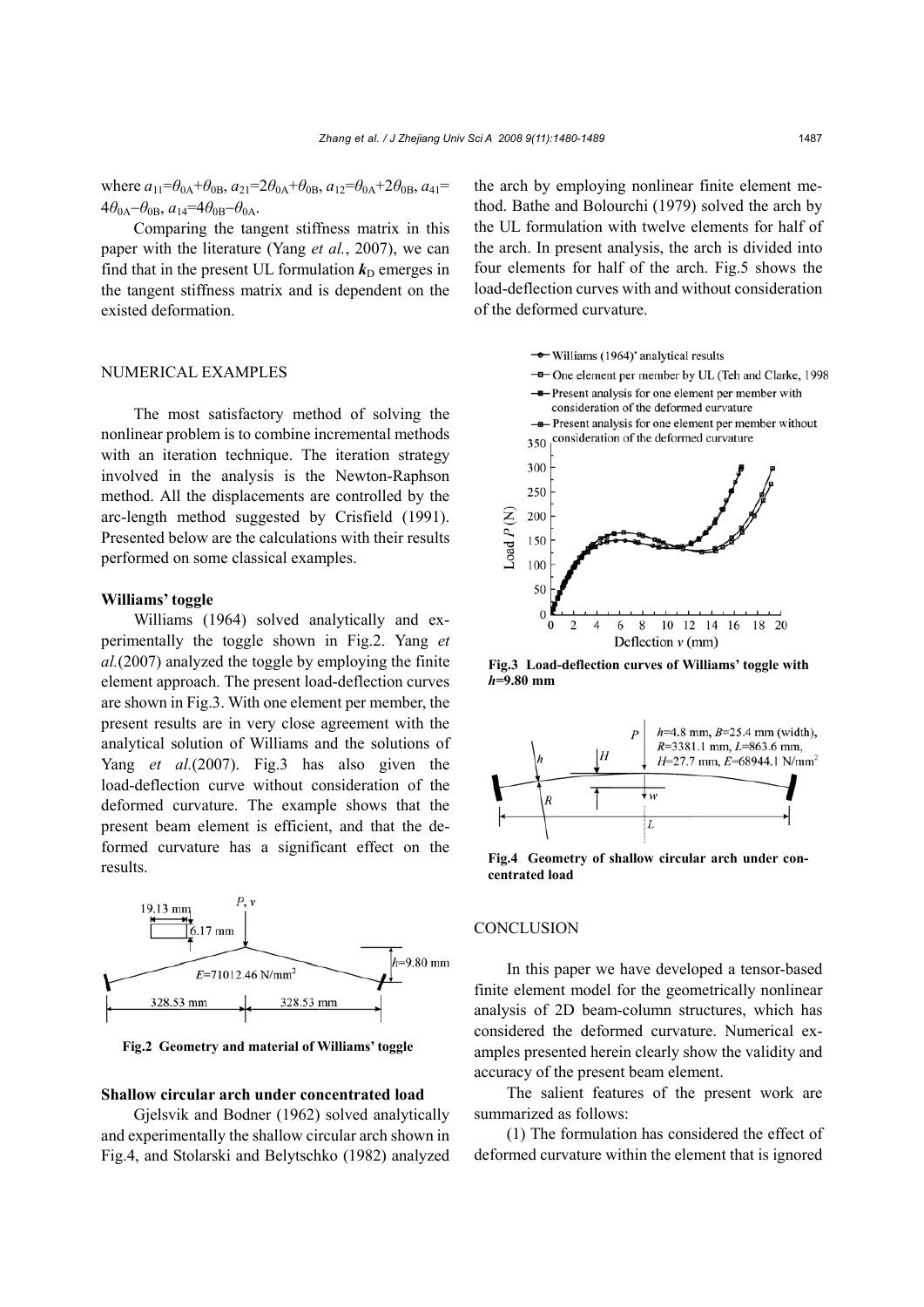

**Fig.5 Load-deflection curves of shallow circular arch under concentrated load** 

in the conventional UL formulation. In the present beam element, the initial displacement stiffness matrix has been explicitly presented. If the deformation is large, the stiffness matrix has significant effects on the results. The present formulation has better computational efficiency, because for obtaining the results with similar accuracy the structural member can be subdivided into fewer elements than that without considering the effect of deformed curvature within the element.

(2) The formulation was referred to as a direct approach, since the element stiffness matrices were derived directly from the stress-strain relations of the incremental theory, which has the advantage of being physically interpretable compared with other established methods. The geometric stiffness matrix and the initial displacement stiffness matrix were demonstrated to be qualified for simulating the behaviors of initial element-end forces and moments undergoing rigid rotations.

(3) The formulation has adopted the rotation interpolation which is consistent with the HPs interpolations for transverse displacements, and the present beam element has a consistent linear stiffness matrix with the classical beam theory.

### ACKNOWLEDGEMENT

 The first author thanks Prof. Wei-qiu CHEN and Prof. Dao-sheng LING for their kind consultations.

#### **References**

- Bathe, K.J., 1996. Finite Element Procedures. Englewood Cliffs. Prentice Hall, NJ.
- Bathe, K.J., Bolourchi, S., 1979. Large displacement analysis of three-dimensional beam structures. *International Journal for Numerical Methods in Engineering*, **14**(7): 961-986. [doi:10.1002/nme.1620140703]
- Crisfield, M.A., 1991. Non-linear Finite Element Analysis of Solids and Structures, vol. 1: Essentials. Wiley, Chichester.
- Gjelsvik, A., Bodner, S.R., 1962. The energy criterion and snap buckling of arches. *Journal of Engineering Mechanics Division*, **88**(5):87-134.
- Hsiao, K.M., Hou, F.Y., 1987. Nonlinear finite element analysis of elastic frames. *Computers and Structures*, **26**(4):693-701. [doi:10.1016/0045-7949(87)90016-2]
- Hsiao, K.M., Lin, J.Y., Lin, W.Y., 1999. A consistent co-rotational finite element formulation for geometrically nonlinear dynamic analysis of 3-D beams. *Computer Methods in Applied Mechanics and Engineering*, **169**(1-2):1-18. [doi:10.1016/S0045-7825(98)00152-2]
- Izzuddin, B.A., 1996. Quartic formulation for elastic beam-columns subject to thermal effects. *Journal of Engineering Mechanics*, **122**(9):861-871.
- Izzuddin, B.A., 2001. Conceptual issues in geometrically nonlinear analysis of 3D framed structures. *Computer Methods in Applied Mechanics and Engineering*, **191**(8-10):1029-1053. [doi:10.1016/S0045-7825(01)00 317-6]
- Meek, J.L., Hoon Swee, T., 1984. Geometrically nonlinear analysis of space frames by an incremental iterative technique. *Computer Methods in Applied Mechanics and Engineering*, **47**(3):261-282. [doi:10.1016/0045-7825(84) 90079-3]
- Meek, J.L., Xue, Q., 1996. A study on the instability problem for 2D-frames. *Computer Methods in Applied Mechanics and Engineering*, **136**(3-4):347-361. [doi:10.1016/0045- 7825(96)00995-4]
- Pi, Y.L., Trahair, N.S., 1998. Non-linear buckling and postbuckling of elastic arches. *Engineering Structures*, **20**(7):571-579. [doi:10.1016/S0141-0296(97)00067-9]
- Przemieniecki, J.S., 1968. Theory of Matrix Structural Analysis. McGraw-Hill, New York.
- Saleeb, A.F., Chang, T.Y.P., Gendy, A.S., 1992. Effective modelling of spatial buckling of beam assemblages, accounting for warping constraints and rotation-dependency of moments. *International Journal for Numerical Methods in Engineering*, **33**(3):469-502. [doi:10.1002/nme. 1620330303]
- Stolarski, H., Belytschko, T., 1982. Membrane locking and reduced integration for curved elements. *Journal of Applied Mechanics*, **49**(1):172-176.
- Teh, L.H., Clarke, M.J., 1998. Co-rotational and Lagrangian formulations for elastic three-dimensional beam finite elements. *Journal of Constructional Steel Research*, **48**(2-3):123-144. [doi:10.1016/S0143-974X(98)00200-4]
- Washizu, K., 1964. Some considerations on a naturally curved